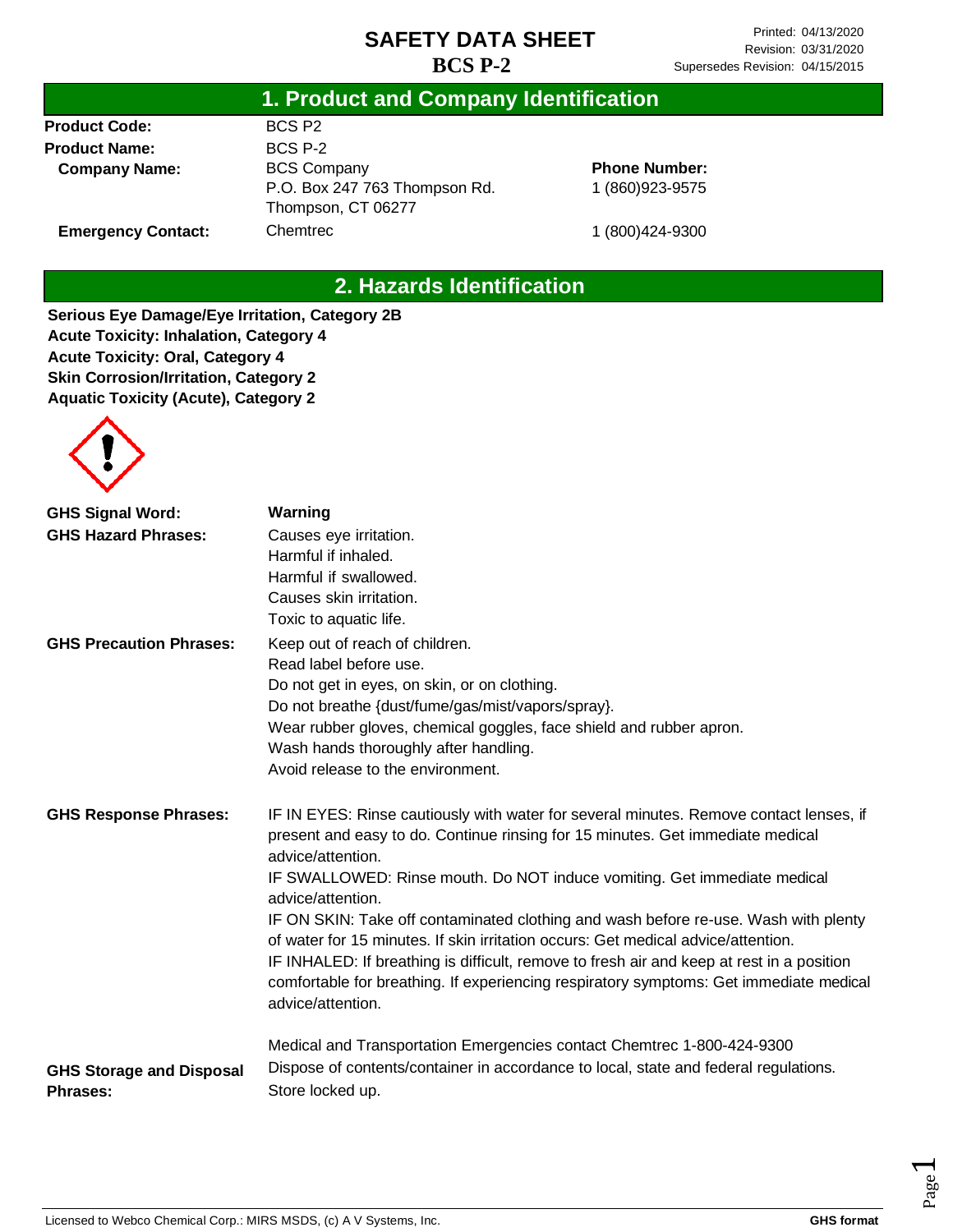**Hazard Rating System:**

| <b>HEALTH</b>       |   |  |
|---------------------|---|--|
| <b>FLAMMABILITY</b> |   |  |
| <b>PHYSICAL</b>     |   |  |
| <b>PPE</b>          | в |  |

**HMIS:**

#### **Potential Health Effects (Acute and Chronic):**

| 3. Composition/Information on Ingredients   |                                    |                                               |                                                                                                                                                                                                                                                                                                                                                                                                                                                                                                                                                |
|---------------------------------------------|------------------------------------|-----------------------------------------------|------------------------------------------------------------------------------------------------------------------------------------------------------------------------------------------------------------------------------------------------------------------------------------------------------------------------------------------------------------------------------------------------------------------------------------------------------------------------------------------------------------------------------------------------|
| CAS#                                        |                                    | <b>Hazardous Components (Chemical Name)</b>   | <b>Concentration</b>                                                                                                                                                                                                                                                                                                                                                                                                                                                                                                                           |
| 121-44-8                                    | Triethylamine                      |                                               | 20.0 -30.0 %                                                                                                                                                                                                                                                                                                                                                                                                                                                                                                                                   |
| 7632-00-0                                   | Sodium nitrite                     |                                               | $1.0 - 10.0 %$                                                                                                                                                                                                                                                                                                                                                                                                                                                                                                                                 |
|                                             |                                    |                                               | <b>4. First Aid Measures</b>                                                                                                                                                                                                                                                                                                                                                                                                                                                                                                                   |
| <b>Procedures:</b>                          | <b>Emergency and First Aid</b>     | No data available.                            |                                                                                                                                                                                                                                                                                                                                                                                                                                                                                                                                                |
| In Case of Inhalation:<br>advice/attention. |                                    |                                               | If breathing is difficult, remove to fresh air and keep at rest in a position comfortable for<br>breathing. If experiencing respiratory symptoms: Get immediate medical                                                                                                                                                                                                                                                                                                                                                                        |
| In Case of Skin Contact:                    |                                    | and footwear or wash before reuse.            | Flush thoroughly with fresh, tepid water for 15 minutes. Discard contaminated clothing                                                                                                                                                                                                                                                                                                                                                                                                                                                         |
| In Case of Eye Contact:                     |                                    | advice/attention.                             | Immediately flush eyes with large amounts of fresh, tepid water for at least 15 minutes.<br>Hold eyelids open to ensure complete irrigation of eye and lid tissues. Tilt head to the<br>side and irrigate the eye from the bridge of the nose to the outside of the face. Keep<br>run-off from entering the other eye, mouth or ear. Washing eye within the first few<br>seconds is essential to achieve maximum effectiveness. Remove contact lenses, if<br>present and easy to do. Continue rinsing. If eye irritation persists, get medical |
| In Case of Ingestion:                       |                                    | into the lungs. Get medical advice/attention. | Do not induce vomiting. Rinse mouth with fresh, Tepid water, then immediately drink 4-8<br>oz. or milk or water. Never give anything by mouth to an unconscious person. If<br>vomiting occurs, keep airways open. Keep head lower than hips to prevent aspiration                                                                                                                                                                                                                                                                              |
|                                             |                                    |                                               | <b>5. Fire Fighting Measures</b>                                                                                                                                                                                                                                                                                                                                                                                                                                                                                                               |
| <b>Flash Pt:</b>                            |                                    | No data.                                      |                                                                                                                                                                                                                                                                                                                                                                                                                                                                                                                                                |
| <b>Explosive Limits:</b>                    |                                    | LEL: No data.                                 | UEL: No data.                                                                                                                                                                                                                                                                                                                                                                                                                                                                                                                                  |
| <b>Autoignition Pt:</b>                     |                                    | No data.                                      |                                                                                                                                                                                                                                                                                                                                                                                                                                                                                                                                                |
|                                             |                                    |                                               | Suitable Extinguishing Media: Dry chemical, CO2, sand, earth, water spray or regular foam.                                                                                                                                                                                                                                                                                                                                                                                                                                                     |
|                                             | <b>Fire Fighting Instructions:</b> |                                               | As in any fire, wear a self-contained breathing apparatus in pressure-demand,<br>MSHA/NIOSH (approved or equivalent), and full protective gear.                                                                                                                                                                                                                                                                                                                                                                                                |
| Hazards:                                    | <b>Flammable Properties and</b>    | No data available.                            |                                                                                                                                                                                                                                                                                                                                                                                                                                                                                                                                                |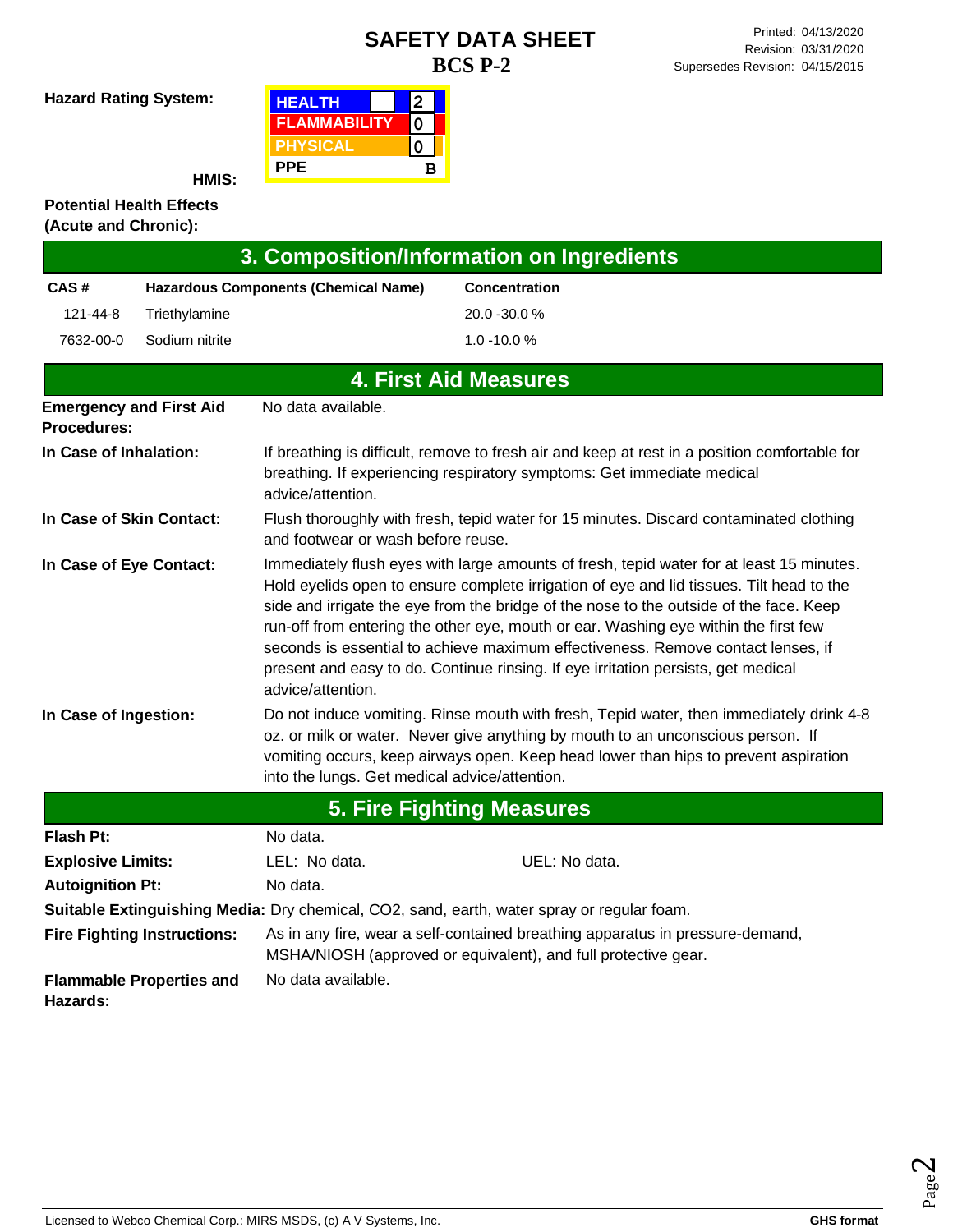### **6. Accidental Release Measures**

**Protective Precautions, Protective Equipment and**  Rubber or neoprene gloves, Safety glasses, Wear chemical protective clothing.

**Emergency Procedures: Steps To Be Taken In Case Material Is Released Or Spilled:**

Absorb spill with inert material (e.g. dry sand or earth), and dispose of in accordance with applicable regulations.

# **7. Handling and Storage**

**Precautions To Be Taken in**  For industrial or institutional use only. **Handling: Precautions To Be Taken in** 

**Storing:**

Keep from freezing. Store away from incompatible material. Store in cool/well-ventilated place. Store in tightly sealed container

| 8. Exposure Controls/Personal Protection                                |                              |                |                                                                                 |                           |                     |  |  |
|-------------------------------------------------------------------------|------------------------------|----------------|---------------------------------------------------------------------------------|---------------------------|---------------------|--|--|
| CAS#                                                                    | <b>Partial Chemical Name</b> |                | <b>OSHA TWA</b>                                                                 | <b>ACGIH TWA</b>          | <b>Other Limits</b> |  |  |
| 121-44-8                                                                | Triethylamine                |                | PEL: 25 ppm                                                                     | TLV: 1 ppm<br>STEL: 3 ppm | No data.            |  |  |
| 7632-00-0                                                               | Sodium nitrite               |                | No data.                                                                        | No data.                  | No data.            |  |  |
| <b>Respiratory Equipment</b><br>(Specify Type):                         |                              |                | A respirator is not needed under normal and intended conditions of product use. |                           |                     |  |  |
| <b>Eye Protection:</b>                                                  |                              | Safety glasses |                                                                                 |                           |                     |  |  |
| <b>Protective Gloves:</b>                                               |                              |                | Rubber or neoprene gloves                                                       |                           |                     |  |  |
| <b>Other Protective Clothing:</b><br>Wear chemical protective clothing. |                              |                |                                                                                 |                           |                     |  |  |
| <b>Engineering Controls</b>                                             |                              |                | Good general ventilation should be sufficient to control airborne levels.       |                           |                     |  |  |
| (Ventilation etc.):                                                     |                              |                |                                                                                 |                           |                     |  |  |

|                                        |                         | <b>9. Physical and Chemical Properties</b> |
|----------------------------------------|-------------------------|--------------------------------------------|
| <b>Physical States:</b>                | [X] Liquid<br>[ ] Gas   | [ ] Solid                                  |
| <b>Appearance and Odor:</b>            | Appearance: Liquid      |                                            |
|                                        | Odor: No apparent odor. |                                            |
| <b>Melting Point:</b>                  | No data.                |                                            |
| <b>Boiling Point:</b>                  | No data.                |                                            |
| <b>Autoignition Pt:</b>                | No data.                |                                            |
| <b>Flash Pt:</b>                       | No data.                |                                            |
| <b>Explosive Limits:</b>               | LEL: No data.           | UEL: No data.                              |
| Specific Gravity (Water = 1): No data. |                         |                                            |
| Vapor Pressure (vs. Air or             | No data.                |                                            |
| $mm Hg$ :                              |                         |                                            |
| Vapor Density (vs. $Air = 1$ ):        | No data.                |                                            |
| <b>Evaporation Rate:</b>               | No data.                |                                            |
| <b>Solubility in Water:</b>            | 100                     |                                            |
| <b>Percent Volatile:</b>               | No data.                |                                            |



Page ო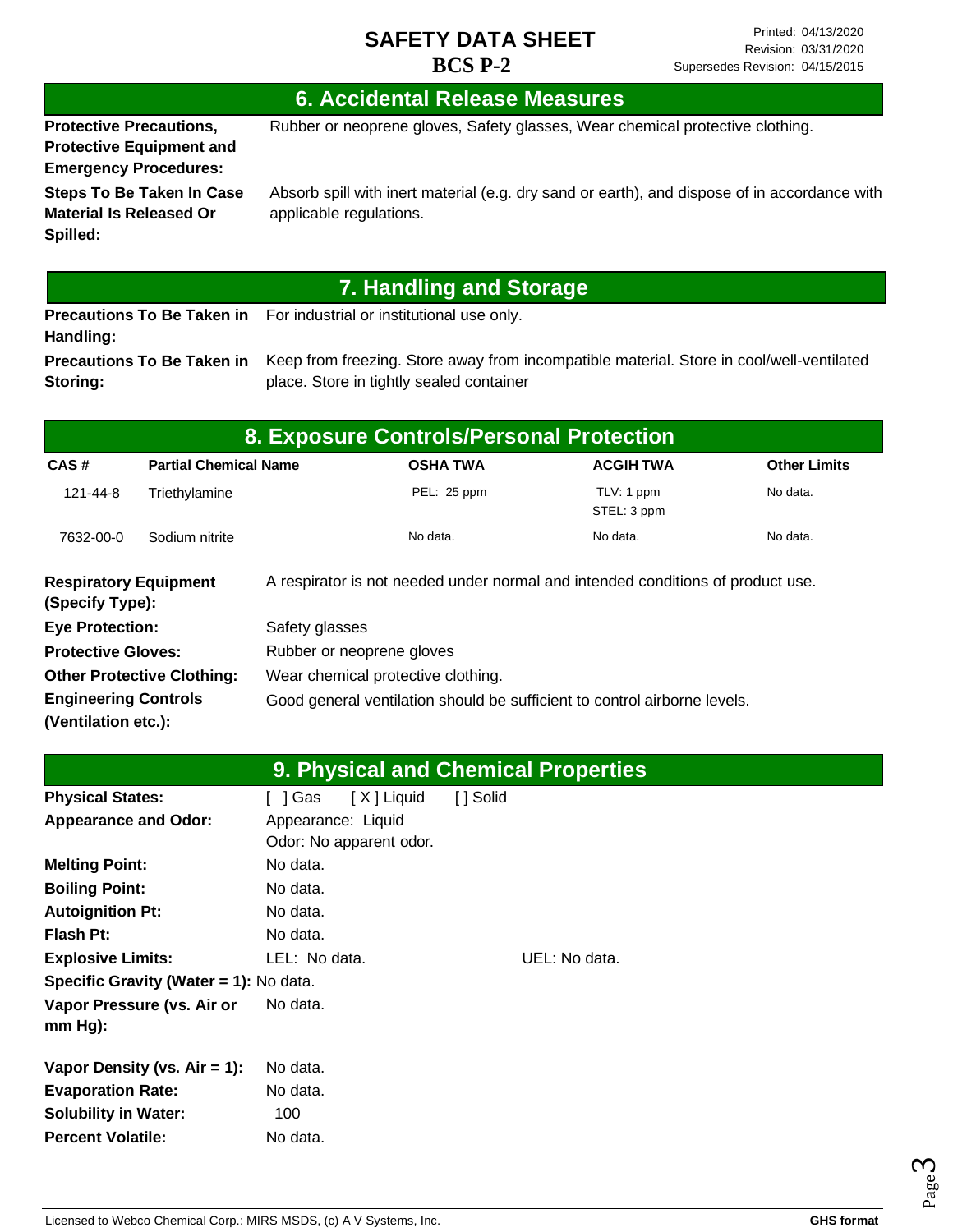#### **Stability: Conditions To Avoid - Instability: 10. Stability and Reactivity** Avoid handling conditions which may allow for leaks and spills of this material. Do not permit personnel to handle this product without proper training and/or protective equipment. **Incompatibility - Materials To** Avoid contact with acidic and ammonia products, amines, and powdered metals. **Avoid: Hazardous Decomposition Or** No data available. **Byproducts: Possibility of Hazardous Reactions: Conditions To Avoid -** Will occur [ ] Will not occur [ X ] No data available.

**Hazardous Reactions:**

| 11. Toxicological Information     |                                       |                                             |                           |  |
|-----------------------------------|---------------------------------------|---------------------------------------------|---------------------------|--|
| <b>Toxicological Information:</b> | Inhalation, Eye contact, Skin contact |                                             |                           |  |
| <b>Irritation or Corrosion:</b>   | Eyes:                                 | Causes serious eye irritation.              |                           |  |
|                                   | Skin:                                 | May cause skin irritation.                  |                           |  |
|                                   | Ingestion:                            | No known effects.                           |                           |  |
|                                   | Inhalation:                           | May cause nose, throat, and lung irritation |                           |  |
| <b>Symptoms related to</b>        | Eyes:                                 | Redness, pain, irritation.                  |                           |  |
| Toxicological                     | Skin:                                 | Redness, pain, irritation.                  |                           |  |
| <b>Characteristics:</b>           |                                       | Ingestion: No symptoms known or expected.   |                           |  |
|                                   |                                       | Inhalation: Respiratory irritation, cough   |                           |  |
| Carcinogenicity:                  | NTP? No                               | IARC Monographs? No                         | <b>OSHA Regulated? No</b> |  |

#### **12. Ecological Information**

**General Ecological Information:**

Harmful to aquatic life.

# **13. Disposal Considerations**

**Waste Disposal Method:** Dispose of contents/container in accordance to local, state and federal regulations.

**14. Transport Information**

#### **LAND TRANSPORT (US DOT):**

**DOT Proper Shipping Name:**  Compound Cleaner, Not Regulated. **DOT Hazard Class: UN/NA Number:**

#### **AIR TRANSPORT (ICAO/IATA):**

**ICAO/IATA Shipping Name:** Not Regulated

Page 4